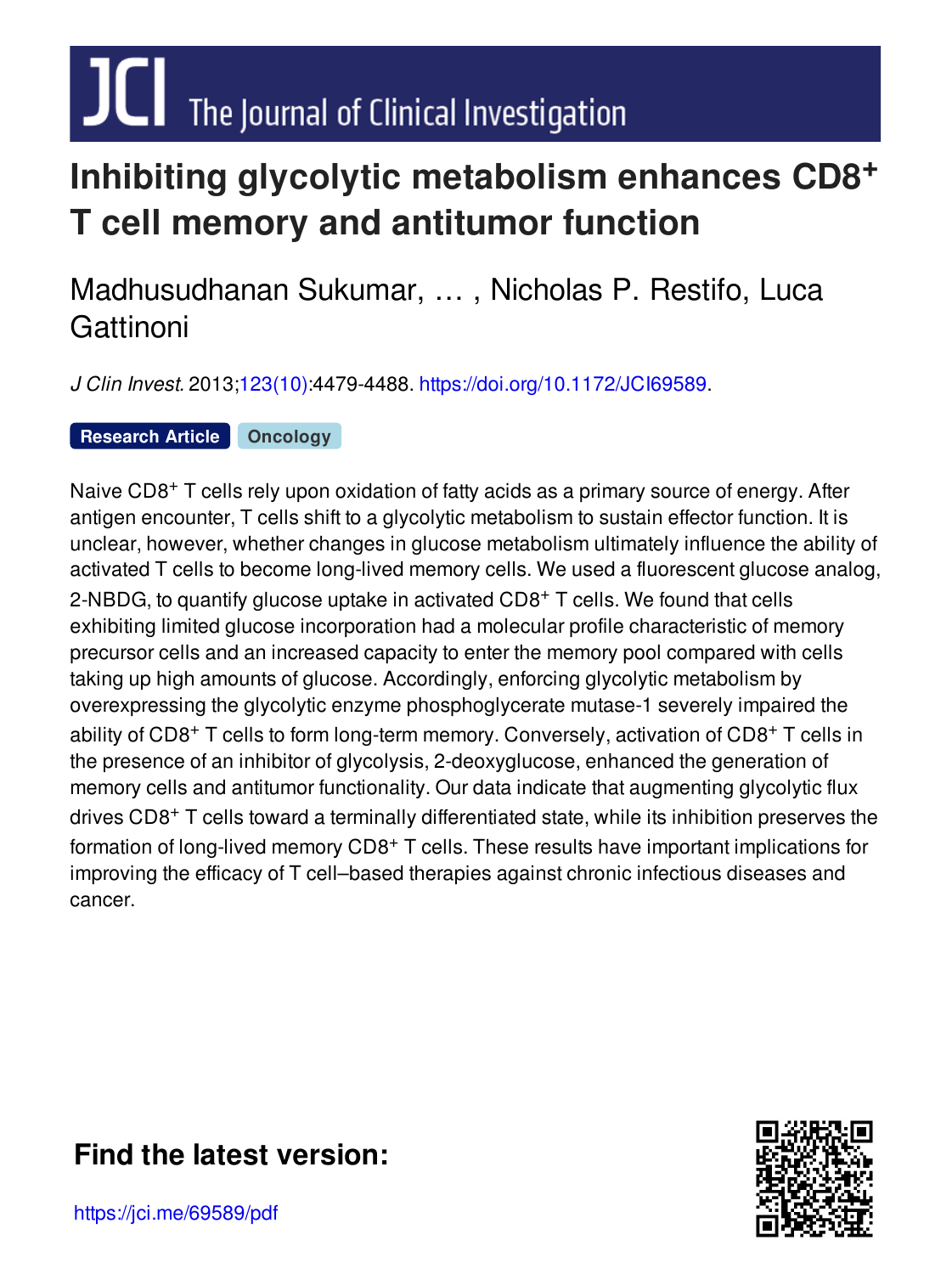

## Inhibiting glycolytic metabolism enhances CD8+ T cell memory and antitumor function

Madhusudhanan Sukumar,<sup>1</sup> Jie Liu,<sup>2</sup> Yun Ji,<sup>3</sup> Murugan Subramanian,<sup>4</sup> Joseph G. Crompton,<sup>1</sup> Zhiya Yu,<sup>1</sup> Rahul Roychoudhuri,<sup>1</sup> Douglas C. Palmer,<sup>1</sup> Pawel Muranski,<sup>1</sup> Edward D. Karoly,<sup>5</sup> Robert P. Mohney,<sup>5</sup> Christopher A. Klebanoff,<sup>1,6</sup> Ashish Lal,<sup>4</sup> Toren Finkel,<sup>2</sup> Nicholas P. Restifo,<sup>1</sup> and Luca Gattinoni<sup>3</sup>

<sup>1</sup>Center for Cancer Research, Surgery Branch, National Cancer Institute, <sup>2</sup>Center for Molecular Medicine, National Heart, Lung, and Blood Institute,<br><sup>3</sup>Center for Cancer Research, Experimental Transplantation and Immunol NIH, Bethesda, Maryland, USA. 5Metabolon Incorporated, Durham, North Carolina, USA. 6Clinical Investigator Development Program, National Cancer Institute, NIH, Bethesda, Maryland, USA.

**Naive CD8+ T cells rely upon oxidation of fatty acids as a primary source of energy. After antigen encounter, T cells shift to a glycolytic metabolism to sustain effector function. It is unclear, however, whether changes in glucose metabolism ultimately influence the ability of activated T cells to become long-lived memory cells. We used a fluorescent glucose analog, 2-NBDG, to quantify glucose uptake in activated CD8+ T cells. We found that cells exhibiting limited glucose incorporation had a molecular profile characteristic of memory precursor cells and an increased capacity to enter the memory pool compared with cells taking up high amounts of glucose. Accordingly, enforcing glycolytic metabolism by overexpressing the glycolytic enzyme phosphoglycerate mutase-1 severely impaired the ability of CD8+ T cells to form long-term memory. Conversely, activation of CD8+ T cells in the presence of an inhibitor of glycolysis, 2-deoxyglucose, enhanced the generation of memory cells and antitumor functionality. Our data indicate that augmenting glycolytic flux drives CD8+ T cells toward a terminally differentiated state, while its inhibition preserves the formation of long-lived memory CD8+ T cells. These results have important implications for improving the efficacy of T cell–based therapies against chronic infectious diseases and cancer.**

## **Introduction**

CD8+ T cells play an important role in the adaptive immune response to intracellular pathogens and cancer (1, 2). After stimulation with cognate antigen, CD8+ naive T cells (Tns) clonally expand and differentiate into effector T cells (Teffs) and distinct memory T cell subsets, including stem cell memory T cells (Tscms), central memory T cells (Tcms), and effector memory T cells (Tems) (3). These subsets can be identified by distinct cell surface marker expression and gene expression profiles that enable their functional specialization (3). Preclinical studies using adoptive transfer of purified CD8+ T cell populations have revealed that less-differentiated Tscms and Tcms can mediate enhanced antitumor (4, 5) and antiviral (6) responses compared with more-differentiated Tems and Teffs, due to increased proliferative and survival capacities. Thus, there has been considerable interest in understanding the molecular mechanisms governing the formation of long-lived memory T cell subsets to enable the development of more potent immunotherapies against cancer and infectious diseases (3, 7, 8).

Recent findings have highlighted the importance of cellular metabolism in regulating CD8+ T cell differentiation and memory formation (9–12). Metabolic profiling and functional analyses have shown that Tns rely on oxidation of fatty acids (FAO) as a primary source of energy (11, 13, 14). After antigen encounter, however, T cells shift to glycolytic metabolism to sustain effec-

**Citation for this article:** *J Clin Invest.* 2013;123(10):4479–4488. doi:10.1172/JCI69589.

tor function (15–18). Similar to Tns, memory CD8+ T cells use FAO to meet their energy demands (19, 20). For instance, CD8<sup>+</sup> T cells deficient in TNF receptor–associated factor 6 (Traf6) exhibit defective FAO and fail to form physiological numbers of memory T cells after infection (21). Conversely, enforcing FAO either by overexpressing carnitine palmitoyltransferase 1a (Cpt1a), a rate-limiting enzyme in FAO (22), or by inhibiting activity of the mammalian target of rapamycin (mTOR) resulted in increased numbers of memory CD8+ T cells (21, 23). However, it remains unclear whether immunological memory is regulated by metabolic pathways other than FAO.

Here, we show that induction of high glycolytic activity in CD8<sup>+</sup> T cells severely compromises the generation of long-lived memory cells by driving T cells toward a terminally differentiated state. We found that CD8+ T cells taking up high amounts of glucose had a molecular profile characteristic of short-lived effectors and failed to survive upon adoptive transfer. Consistent with these findings, skewing cellular metabolism toward glycolysis by overexpressing the glycolytic enzyme phosphoglycerate mutase-1 (Pgam1) impaired the ability of CD8+ T cells to form long-term memory. Conversely, experiments using the glucose analog 2-deoxyglucose (2DG), an inhibitor of hexokinase-2 (Hk2), indicated that limiting glycolysis in CD8+ T cells favors the establishment of immunological memory. Most importantly, treatment of tumor-specific CD8+ T cells with 2DG enhanced their capacity to trigger the destruction of established tumors. Direct blockade of glycolysis using 2DG was associated with enhanced expression and activity of transcription factors regulating memory versus effector differentiation in CD8+ T cells, providing a link between metabolism and transcriptional regulation of cell fate determination.

**Authorship note:** Nicholas P. Restifo and Luca Gattinoni contributed equally to this work.

**Conflict of interest:** Edward D. Karoly and Robert P. Mohney are employees and shareholders of Metabolon Incorporated.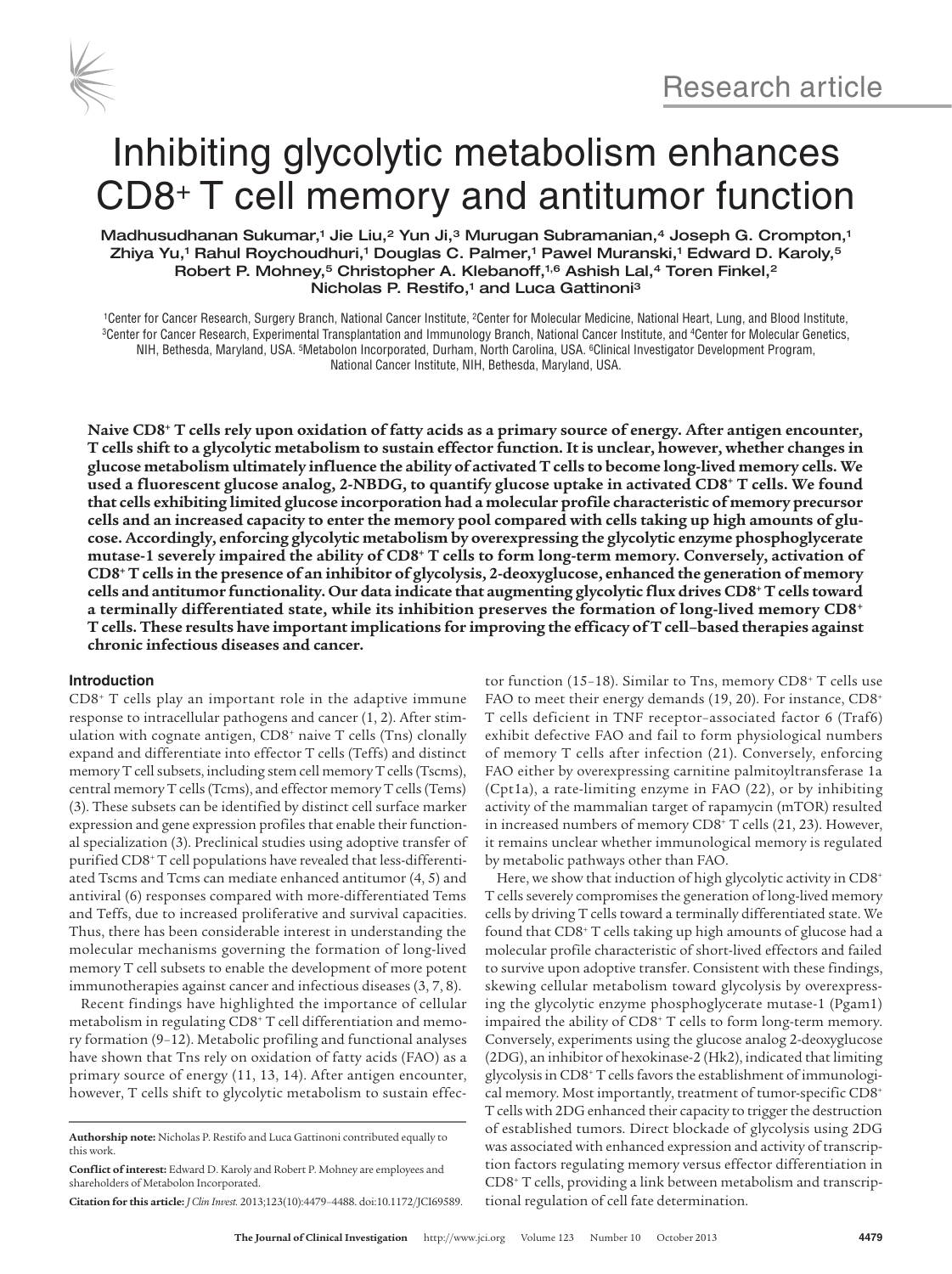

CD8+ T cells undergo metabolic reprogramming upon activation and differentiation. (**A**) Quantitative RT-PCR analysis of *Cpt1a* and *Hk2* expression in pmel-1 CD8+ T cells at the indicated times after T cell stimulation. Results are presented relative to *Actb*. Data are mean ± SEM of 3 measurements. (**B**) Relative abundance of key metabolites involved in FAO and glycolysis in pmel-1 CD8+ Tn and Teff subsets. Data are mean ± SEM of 6 independently generated samples. G-6-P, glucose 6 phosphate; PEP, phosphoenolpyruvate. (**C**) OCR and ECAR of pmel-1 CD8+ Tns and Teffs. Data are mean ± SEM of 4 measurements. \*\**P* < 0.01, \*\*\**P* < 0.001, \*\*\*\**P* < 0.0001, 2-tailed Student's *t* test. Results in **A** and **C** are representative of 3 independent experiments.

## **Results**

*Metabolic reprogramming upon CD8+ T cell differentiation*. Activation of CD8+ T cells is accompanied by effector differentiation and the loss of memory potential in the majority of cells. To explore the metabolic changes that occur during this process, we first evaluated the gene expression of key rate-limiting enzymes involved in FAO and glycolysis, such as *Cpt1a* and *Hk2*, in Tns after stimulation with antibodies specific to CD3 and CD28. Tns displayed high amounts of *Cpt1a*, but these levels rapidly declined within hours of activation (Figure 1A). In sharp contrast, *Hk2* was profoundly upregulated after anti-CD3/CD28 stimulation (Figure 1A). In addition, numerous other genes regulating glucose metabolism, including several glycolytic enzymes and the glucose and lactate/ pyruvate transporters, were increased upon activation and effector differentiation (Supplemental Figure 1; supplemental material available online with this article; doi:10.1172/JCI69589DS1).

To determine whether these changes in gene expression were associated with modifications of cellular metabolism, we evaluated the metabolome of Tns and Teffs using a variety of platforms, including gas chromatography–mass spectrometry (GC/MS) with electron ionization (EI) and liquid chromatography–mass spectrometry/mass spectrometry (LC/MS/MS) with and without EI. Consistent with our gene expression data, metabolomic analysis revealed that Teffs had increased amounts of glycolytic metabolites, but low quantities of medium- and long-chain fatty acids (the principal substrates for FAO), compared with Tns (Figure 1B). To assess whether these steady-state changes in metabolites reflected functional differences in Tn and Teff metabolism, we measured the metabolic changes occurring in response to glucose supplementation. We evaluated the extracellular acidification rate (ECAR), which quantifies proton production as a surrogate for lactate production, and thus reflects overall glycolytic flux, and

the oxygen consumption rate (OCR), a measure of mitochondrial respiration. Consistent with previous findings (18), Teffs exhibited increased metabolic activity compared with Tns, as revealed by basal OCR and ECAR measurements (Figure 1C). However, Tns relied on preferential use of oxidative phosphorylation (OXPHOS) to meet their energy demands (Supplemental Figure 2). After glucose supplementation, Teffs promptly engaged glycolysis, as manifested by a sharp increase in ECAR levels accompanied by a rapid reduction in OCR (Figure 1C). Thus, we observed metabolic reprogramming from lipid oxidation to glycolysis to be one of the early metabolic switches during CD8+ T cell activation and differentiation, a finding consistent with recent observations in CD4+ T cells (17).

*Glucose uptake segregates shortlived Teffs from memory T cell* 

*precursors*. Although these data indicated that activation and effector differentiation of CD8+ T cells was associated with dramatic increases in glycolysis and lactate production, it remained to be determined whether these changes in glucose metabolism could ultimately influence the ability of activated T cells to become longlived memory cells. To separate activated CD8+ T cells based on intrinsic differences in glycolytic activities, we used a fluorescent glucose analog, 2-(N-[7-nitrobenz-2-oxa-1,3-diazol-4-yl]amino)- 2-deoxyglucose (2-NBDG), which allows for direct quantification of glucose incorporation in living cells by flow cytometry (24, 25). We stimulated pmel-1 splenocytes with cognate antigen gp100 and IL-2 to induce effector differentiation (26) and isolated T cells with low and high 2-NBDG uptake (2-NBDG<sup>lo</sup> and 2-NBDG<sup>hi</sup>, respectively) by flow cytometry sorting (Figure 2A). Uptake of radiolabeled 2DG confirmed that 2-NBDG uptake discriminated cells based on their capacity to incorporate glucose (Figure 2B). 2-NBDGhi T cells had increased mRNA levels of solute carrier family 2 (*Slc2a1*; which encodes the glucose transporter Glut-1) and *Hk2* compared with 2-NBDG<sup>Io</sup> cells (Supplemental Figure 3), which suggests that this fluorescent glucose analog could efficiently distinguish cells with differential glucose metabolism. Furthermore, cells labeling intensely with 2-NBDG displayed greater ECAR than did their 2-NBDG<sup>lo</sup> counterparts (Figure 2C), which indicates that differential 2-NBDG uptake reflects functional differences in glycolytic metabolism. Interestingly, 2-NBDG<sup>lo</sup> T cells displayed a higher OCR/ECAR ratio (Figure 2D), which suggests that these cells preferentially used OXPHOS compared with 2-NBDGhi cells. However, this difference in OCR/ECAR ratio was driven by the denominator, as basal OCR was lower in 2-NBDG<sup>lo</sup> cells (Supplemental Figure 4A). These functional studies indicated that 2-NBDGhi cells have increased energetic demand compared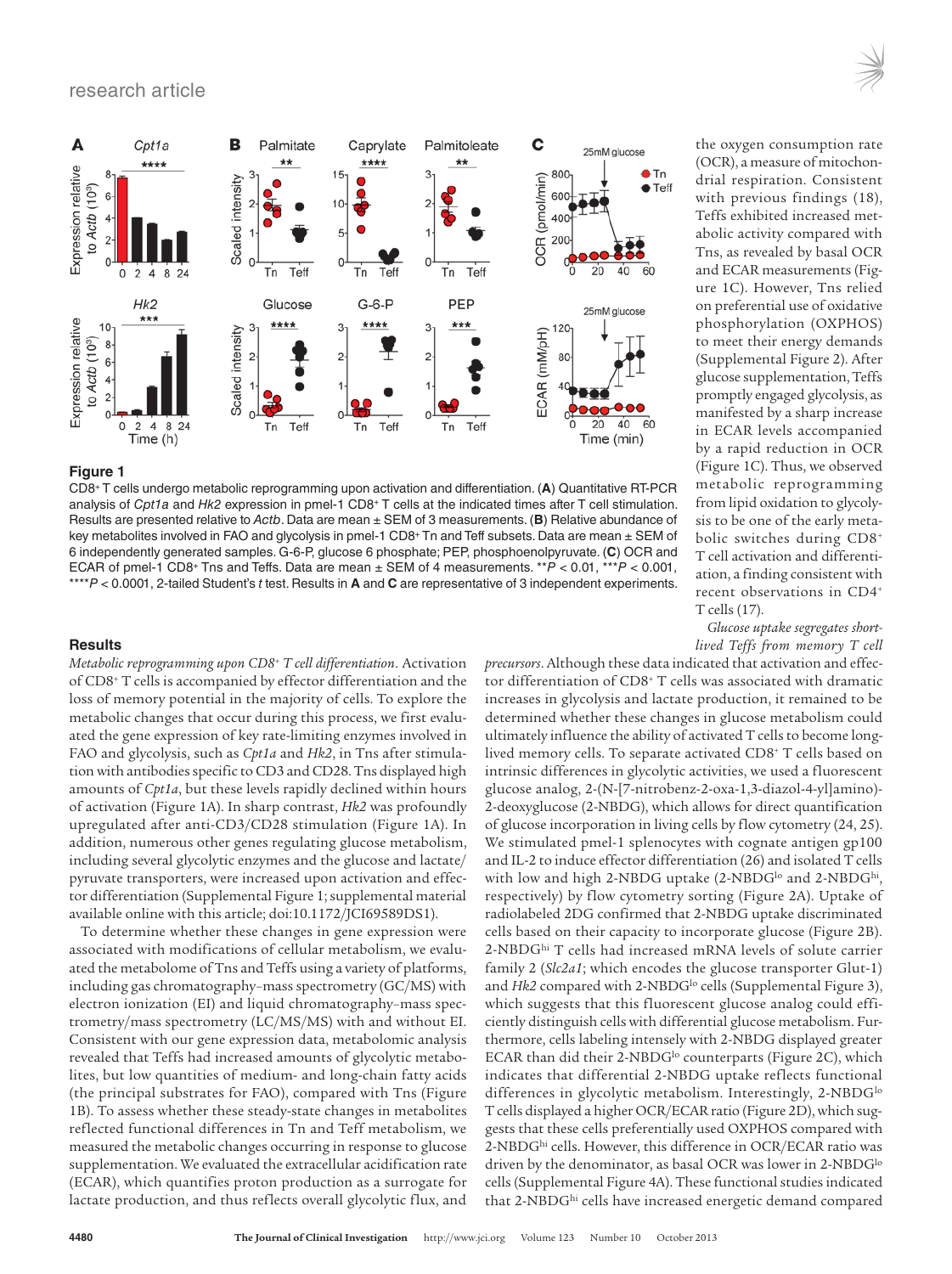

Glucose uptake segregates short-lived Teffs from memory T cell precursors. (**A**–**D**) Flow cytometry sort (**A**), 2DG uptake (**B**), ECAR (**C**), OCR/ ECAR ratio (D),and quantitative RT-PCR analysis of key memory and effector genes (E) in 2-NBDG<sup>lo</sup> and 2-NBDG<sup>hi</sup> Teffs. Data are mean ± SEM of 4 (**B**–**D**) or 3 (**E**) measurements. Results in **E** are presented relative to *Actb*. (**F** and **G**) Flow cytometry analysis (**F**) and numbers (**G**) of CD8+ Thy-1.1+ T cells on the indicated days after adoptive transfer of 2  $\times$  10<sup>5</sup> 2-NBDG<sup>hi</sup> and 2-NBDG<sup>Io</sup> cells into wild-type mice and subsequent infection with gp100-VV. Density plots in **F** are shown after gating on CD8+ cells. Numbers represent percent cells in the respective gates. Data in **G** are mean ± SEM of 3–6 samples. \*\**P* < 0.01, \*\*\**P* < 0.001, \*\*\*\**P* < 0.0001, 2-tailed Student's *t* test (**B**–**E**) or 2-way ANOVA (**G**). Data are representative of 5 (**A**), 3 (**E**), or 2 (**B**–**D**, **F**, and **G**) independent experiments.

with 2-NBDG<sup>lo</sup> cells, which appear more metabolically quiescent. Accordingly, forward scatter (FSC) and side scatter (SSC) measurements of these 2 populations revealed that 2-NBDGhi cells were blastic and highly granular, whereas 2-NBDG<sup>lo</sup> cells appeared smaller in size (Supplemental Figure 4B). Notably, these metabolic differences were not merely due to lack of proper Tn stimulation. Indeed, dilution of the cell proliferation dye eFluor670 and measurement of the T cell activation markers CD44, CD25, and CD69 revealed that 2-NBDG<sup>lo</sup> cells had undergone extensive proliferation and activation after priming (Supplemental Figure 5).

To evaluate whether differences in glucose metabolism in CD8+ T cells are associated with differences in transcriptional regulation of T cell differentiation, we quantified the mRNA levels of key transcription factors and molecules associated with either memory precursors or short-lived, terminally differentiated Teffs in 2-NBDGhi and 2-NBDGho cells (8). We found that the Wntβ-catenin signaling transducers transcription factor 7 (*Tcf7*), lymphoid enhancer factor 1 (*Lef1*), and B cell CLL/lymphoma 6 (*Bcl6*), which promote memory CD8+ T cell formation (4, 27–29), were significantly overexpressed in 2-NBDG<sup>lo</sup> versus 2-NBDG<sup>hi</sup> CD8<sup>+</sup> T cells (Figure 2E). In contrast, PR domain containing 1, with ZNF domain (*Prdm1*) — which encodes B lymphocyte–induced maturation protein-1 (Blimp-1), a master regulator of terminal differentiation  $(30-33)$  – was enriched in 2-NBDG<sup>hi</sup> cells compared with their 2-NBDG<sup>lo</sup> counterparts (Figure 2E). In addition, perforin (*Prf1*) and granzyme B (*Gzmb*), which encode key cytotoxic effector molecules, were also highly expressed in 2-NBDGhi cells (Figure 2E). Thus, glucose uptake enabled the segregation of T cells that had molecular profiles associated with Teffs (2-NBDGhi) and memory precursor cells (2-NBDG<sup>lo</sup>).

Given these findings, we sought to ascertain whether glucose uptake could also be used to segregate T cells with differential capacity to establish memory in vivo. We adoptively transferred 2-NBDGhi and 2-NBDG<sup>lo</sup> cells into wild-type mice, which were then infected with a recombinant strain of vaccinia virus encoding the cognate antigen gp100 (referred to herein as gp100-VV). Strikingly, cells that experienced an increased rate of glucose metabolism exhibited poor engraftment, proliferation, and survival capacities compared with 2-NBDG<sup>lo</sup> cells, which exhibited 10- to 100-fold higher frequency over the time course of infection (Figure 2, F and G). Taken together, these findings indicated that during T cell activation, there is heterogeneous induction of glycolysis: cells that uptake high levels of glucose becoming short-lived Teffs, whereas cells that maintain reduced glucose incorporation preferentially form memory.

*Constitutive activation of glycolytic flux limits CD8+ T cell memory development*. To determine whether high glycolytic flux is merely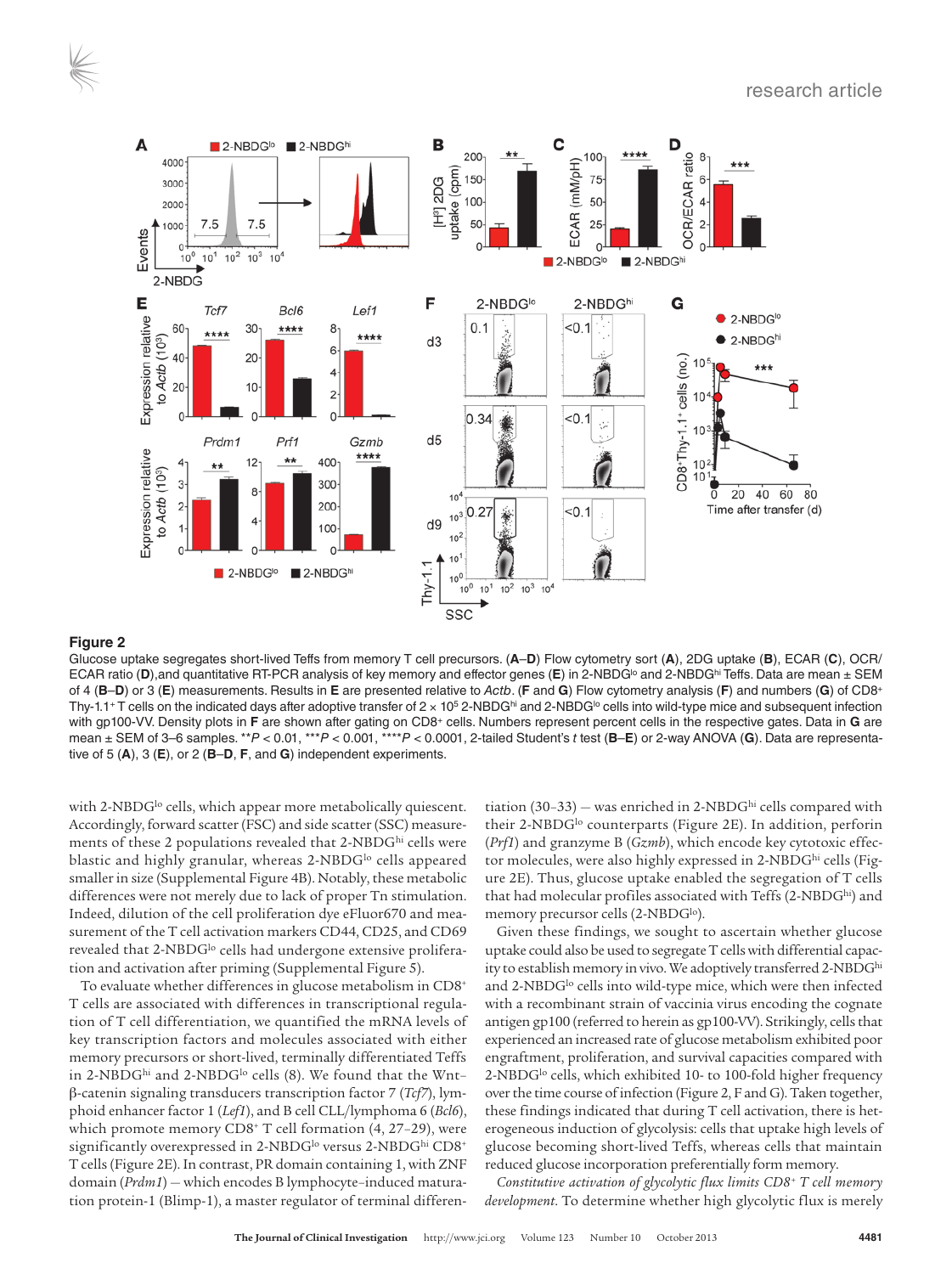

Enforced glycolytic flux limits long-term survival of CD8+ T cells. (**A**) Flow cytometry post-sort analysis of GFP expression in pmel-1 CD8+ T cells transduced with a retrovirus encoding empty GFP control or Pgam1 GFP. (**B**) Radiolabeled 2DG uptake in control and Pgam1-transduced CD8+ T cells. (**C** and **D**) ECAR (**C**) and OCR/ECAR ratio (**D**) of control and Pgam1-transduced CD8+ T cells. Data are mean ± SEM of 4 measurements. (**E** and **F**) Flow cytometry analysis (**E**) and frequency (**F**) of CD8+GFP+ T cells 30 days after adoptive transfer of 1 × 105 control and Pgam1 transduced CD8+ T cells into wild-type mice and subsequent infection with gp100-VV. Density plots in **E** are shown after gating on CD8+ cells. Numbers represent percent cells in the GFP+ gate. Data in **E** are mean ± SEM of 3 samples. (**G** and **H**) Flow cytometry analysis (**G**) and number (**H**) of CD8+GFP+ T cells in mice as in **E** and **F**, 5 days after heterologous vaccination with ad-gp100. Density plots in **G** are shown after gating on CD8+ cells. Numbers represent percent cells in the GFP+ gate. \**P* < 0.05, \*\**P* < 0.01, 1-tailed (**C** and **D**) or 2-tailed (**B**, **F**, and **H**) Student's *t* test. Data are representative of 5 (**A**) or 2 (**B**–**H**) independent experiments.

associated with cells with an impaired capacity to become memory or, rather, is causally related to the observed defect in CD8+ T cell memory formation, we used a genetic approach to enforce glycolytic metabolism. We transduced CD8+ T cells with the glycolytic enzyme Pgam1, which has been shown to enhance glycolytic flux (34, 35) and modulate the cellular lifespan of primary mouse embryonic fibroblasts (35). *Pgam1*-overexpressing cells were isolated based on the expression of the reporter marker GFP and compared with control cells engineered to express GFP alone (Figure 3A). Enforced expression of Pgam1 induced CD8+ T cells to adopt a predominantly glycolytic phenotype, as revealed by augmented uptake of radiolabeled 2DG, increased ECAR levels, and lower OCR/ECAR ratio compared with controls (Figure 3, B–D). To explore whether ectopic expression of Pgam1 influences CD8+ T cell differentiation in vivo, we adoptively transferred *Pgam1*-overexpressing pmel-1 CD8+ T cells into wild-type mice and monitored the expansion and long-term persistence of antigen-specific T cells after gp100-VV infection. At the peak of the immune response, the frequency of *Pgam1*-transduced T cells in the spleen was significantly reduced, but no major phenotypic differences were observed compared with controls (Supplemental Figure 6), which indicates that the high glycolytic activity mainly impaired T cell engraft-

ment and expansion in vivo. Strikingly, at 1 month after transfer, these differences in frequency became more pronounced, as *Pgam1*-transduced T cells had decreased long-term survival in both lymphoid and peripheral tissues (Figure 3, E and F). To determine whether enforced glycolysis affects the ability of memory T cells to respond to antigen reexposure, at 30 days after primary infection with gp100-VV, we challenged the hosts with a heterologous adenovirus type 2 encoding gp100 antigen (referred to herein as ad-gp100) and evaluated the proliferative responses of transduced T cells at the peak of the immune response. We found that secondary progeny of *Pgam1*-transduced T cells were severely impaired, with a 100-fold reduction in frequency and absolute numbers (Figure 3, G and H). Taken together, these findings using enforced overexpression of a key glycolytic enzyme were consistent with the view that acquisition of a high glycolytic metabolism severely limits the formation of CD8<sup>+</sup> T cell memory in vivo.

*Inhibition of glycolysis enhances memory CD8+ T cell formation*. Our experiments using adoptive transfer of CD8+ T cells with intrinsic differences in glucose metabolism and studies using a genetic approach to augment glycolytic function indicated that CD8+ T cells displaying higher glycolytic flux had a limited capacity to establish immunological memory. It remained to be addressed,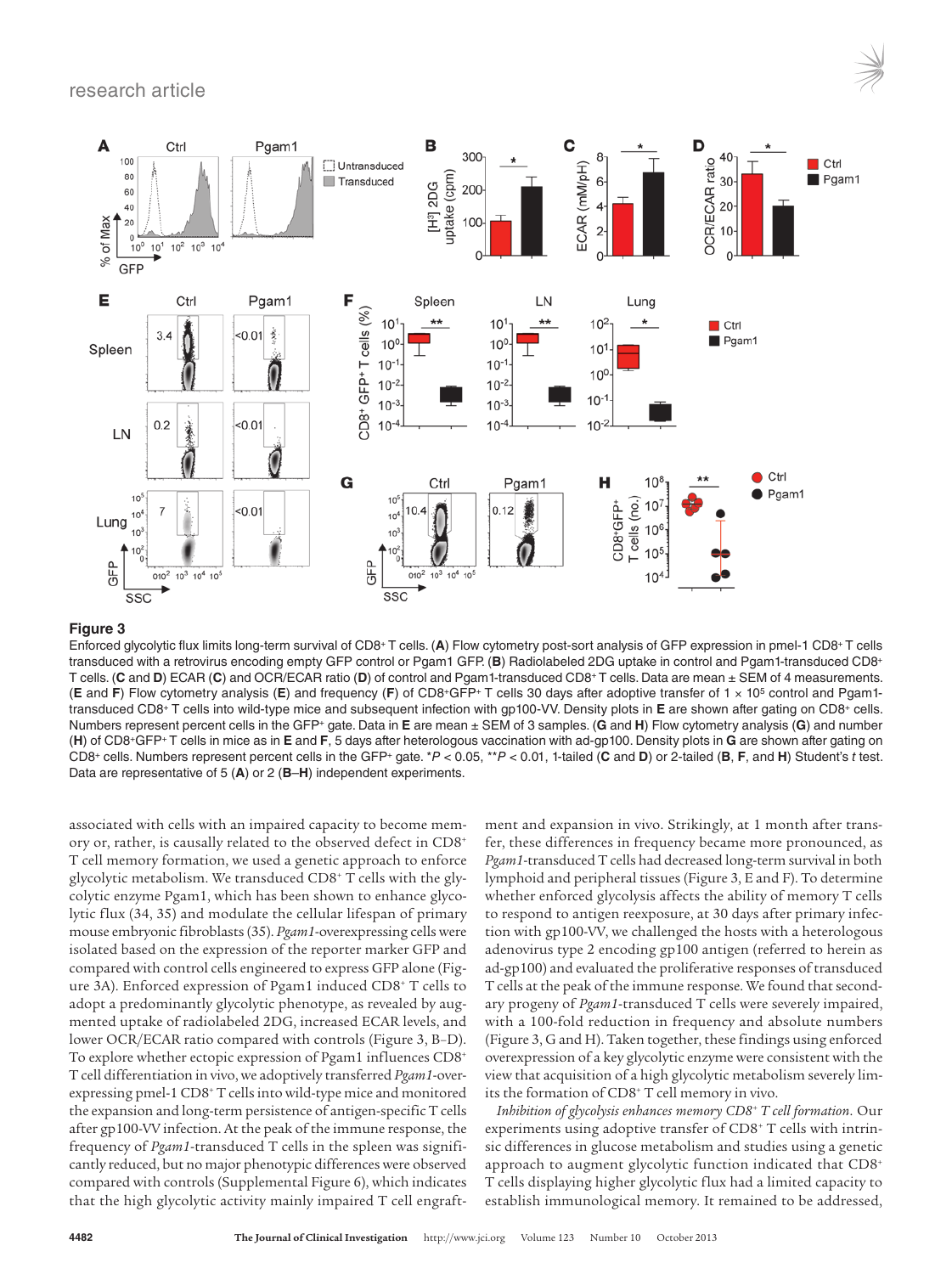



Inhibition of glycolysis triggers activation of energy stress signaling, which reinforces glycolysis shutdown. (**A**) ECAR and OCR/ECAR ratio of CD8+ T cells activated by antibodies specific to CD3 and CD28 in the presence of 2DG (2 mM) or DMSO vehicle. Data are mean ± SEM of 4 measurements. (**B**) Immunoblot analysis of p-AMPK and Hif1-α protein in cells as in **A**. β-actin was used as a loading control. (**C**) Quantitative RT-PCR analysis of the expression of glycolytic enzymes in CD8+ T cells. Results are presented relative to *Actb*. *Tpi*, triose phosphate isomerase; *Pkm2*, pyruvate kinase muscle; *Slc16a3*, solute carrier family 16, member 3; *Ldha*, lactate dehydrogenase A. Data are mean ± SEM of 3 measurements. \**P* < 0.05, \*\**P* < 0.01, \*\*\**P* < 0.001, \*\*\*\**P* < 0.0001, 1-tailed (**A**, OCR/ECAR) or 2-tailed (**A**, ECAR, and **C**) Student's *t* test. Data are representative of 3 (**C**) or 2 (**A** and **B**) independent experiments.

however, whether direct inhibition of glycolysis would conversely enhance T cell survival and the capacity to form long-lived memory cells. To directly target the glycolytic pathway in CD8+ T cells, we used the Hk2 inhibitor 2DG. Previous reports have demonstrated that cell proliferation was blocked by high concentrations of 2DG (50 mM) (36). However, low doses of 2DG have been used to address the role of glycolysis in directing the fate decision of CD4+ Th17 cells versus Foxp3+ Tregs (37, 38). Based on these findings and titration experiments (Supplemental Figure 7), we chose a 2-mM dose for the present study. Activation of CD8+ T cells in the presence of 2DG was sufficient to inhibit glycolytic flux and dramatically reduce lactate production, as revealed by measurement of ECAR (Figure 4A). Moreover, inhibition of glycolysis induced CD8+ T cells to preferentially use OXPHOS as a source of energy, as revealed by a higher OCR/ECAR ratio in 2DG-treated CD8+ T cells (Figure 4A), but it did not enhance OXPHOS, as basal OCR was also reduced compared with control cells (Supplemental Figure 8). Consistent with recent findings (39), 2DG treatment triggered the activity of AMPK, as manifested by increased levels of AMPK phosphorylation (Figure 4B). AMPK is a well-established negative regulator of mTOR activity, which is required to sustain glucose uptake and glycolysis in CD8+ T cells via induction of the hypoxia-inducible factor 1 (Hif1) transcription factor complex (40). Accordingly, Hif1- $\alpha$  protein levels were decreased in CD8<sup>+</sup> T cells treated with 2DG (Figure 4B). Finally, the mRNA levels of key enzymes and transporters involved in the glycolytic machinery were also reduced (Figure 4C), which indicates that 2DG not only inhibits glycolysis, but also triggers the activation of starvation signaling, which then reinforces shutdown of the glycolytic machinery at a transcriptional level.

To determine whether manipulating glycolysis during T cell priming modulates CD8+ T cell fate, we evaluated the transcriptional program and phenotype of differentiating CD8+ T cells. We assessed the expression levels of key transcriptional regulators implicated in memory T cell and Teff formation, such as *Tcf7*, *Lef1*, *Bcl6*, and *Prdm1*, as well as T cell differentiation markers, including CD44, CD62L, CD27, and KLRG-1. 2DG-treated T cells displayed increased mRNA levels of *Bcl6*, *Tcf7*, and *Lef1*, while control cells were enriched in *Prdm1* mRNA (Figure 5A). Additionally, 2DG prevented the induction of effector molecule–encoding genes, such as *Prf1* and *GzmB* (Figure 5A). Thus, gene transcription analysis provided evidence that blockade of glycolysis by 2DG enforces a transcriptional program characteristic of memory cells. Moreover we observed that 2DG-treated T cells retained higher expression of CD62L, a molecule found in Tns and early memory T cell subsets, compared with control cells (Supplemental Figure 9). To test whether inhibition of glycolysis during T cell priming programs CD8+ T cells to adopt a diverse fate in vivo, we transferred 2DG-treated pmel-1 CD8+ T cells into wild-type mice infected with gp100-VV and evaluated the expansion, persistence, and phenotypic changes

of transferred cells. 2DG-treated CD8+ T cells expanded robustly, as indicated by increased frequencies and numbers of CD8+Thy-1.1+ T cells in the spleen at the peak of the immune response compared with control cells (*P* < 0.01; Supplemental Figure 10, A and B). Despite increased expansion, a higher proportion of 2DG-treated cells retained a memory phenotype, whereas the majority of control CD8+ T cells underwent terminal differentiation, as revealed by the loss of CD62L and concomitant acquisition of the senescence marker KLRG-1 (Supplemental Figure 10, C and D). These quantitative and qualitative differences between 2DG-treated T cells and controls became more prominent during the memory phase of immune response. We observed 100-fold higher frequencies of pmel-1 CD8+ T cells in both lymphoid and nonlymphoid tissues of animals that received adoptive transfer of 2DG-treated versus control T cells (Figure 5, B and C). Notably, the persisting progeny of T cells primed in the presence of 2DG were relatively enriched in Tcms compared with control cells, which preferentially gave rise to senescent KLRG-1+ T cells (Figure 5D). Consistent with these findings, recall responses were significantly increased in mice that received adoptive transfer of 2DG-treated T cells (Figure 5, E and F). Together, these findings indicate that specific inhibition of glycolysis during priming enhances not only the quantity, but also the quality, of antigen-specific memory CD8+ T cells.

*Inhibition of glycolysis sustains Foxo1 activity and enhances lymphoid homing*. Recent studies have demonstrated the importance of Foxo1 in regulating memory versus effector lineage commitment in CD8+ T cells (20, 41, 42). To determine whether inhibition of glucose metabolism in CD8+ T cells regulated Foxo1 activity, we first evaluated Foxo1 phosphorylation in differentiating CD8+ T cells stimulated in the presence or absence of 2DG. Stimulation of CD8+ T cells induced phosphorylation of Foxo proteins at T24/T36 residues, a process that was prevented by 2DG treatment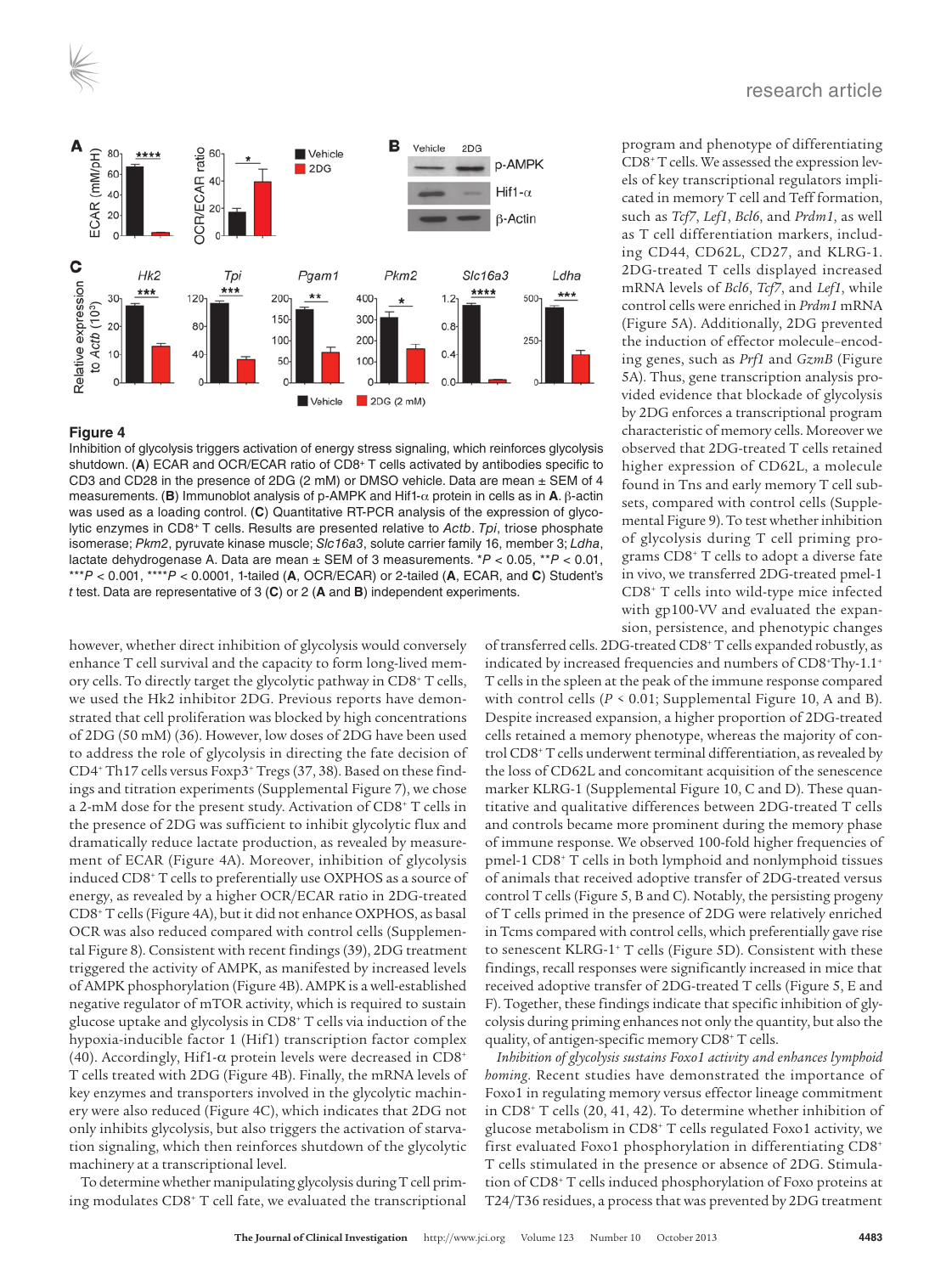## research article



## **Figure 5**

Inhibition of glycolysis enhances memory CD8+ T cell formation. (**A**) Quantitative RT-PCR analysis of the expression of key memory and effector genes in pmel-1 CD8+ T cells 4 days after activation in the presence of 2DG or vehicle (culture media). Results are presented relative to *Actb*. Data are mean ± SEM of 3 measurements. (**B**–**D**) Flow cytometry analysis (**B** and **D**) and frequency (**C**) of CD8+Thy-1.1+ T cells 40 days after adoptive transfer of 106 pmel-1 CD8+Thy-1.1+ T cells, generated as in **A**, into wild-type mice and subsequent infection with gp100-VV. Density plots are shown after gating on CD8+ (**B**) or CD8+Thy-1.1+ (**D**) cells. Numbers represent percent cells in the Thy-1.1+ gate (**B**) or respective quadrants (**D**). Data in **C** are mean ± SEM of 3–4 samples. (**E** and **F**) Flow cytometry analysis (**E**) and numbers (**F**) of CD8+Thy-1.1+ T cells in mice treated as in **B**–**D**, 5 days after heterologous vaccination with ad-gp100. Density plots in **E** are shown after gating on CD8+ cells. Numbers represent percent cells in the Thy-1.1+ gate. \*\**P* < 0.01, \*\*\**P* < 0.001, \*\*\*\**P* < 0.0001, 2-tailed Student's *t* test. Data are representative of 3 (**A**) or 2 (**B**–**F**) independent experiments.

(Figure 6A). Phosphorylation of Foxo1 facilitates its binding to cytosolic 14-3-3 scaffold proteins, which prevents translocation of Foxo1 into the nucleus, thus resulting in a loss of Foxo1 transcriptional activity (42). Consistently, we found that the majority of Foxo1 protein was sequestered into the cytoplasm after CD8+ T cell stimulation, while treatment with 2DG promoted Foxo1 nuclear localization (Figure 6B).

To confirm that changes in Foxo1 compartmentalization resulted in differences in Foxo1 transcriptional activity, we measured the expression of Kruppel-like factor 2 (*Klf2*), a well-characterized Foxo1 target gene (43, 44). Quantitative RT-PCR analysis revealed that while control cells displayed low levels of *Klf2* expression, 2DG treatment resulted in a dose-dependent increase in *Klf2* and its target genes, such as selectin L (*Sell*; which encodes CD62L), chemokine (C-C motif) receptor 7 (*Ccr7*), and sphingosine-1-phosphate receptor 1 (*S1p1r*), which control the ability of T cells to home to secondary lymphoid structures (Figure 6C and refs. 44, 45). Finally, to determine whether modulation of glucose metabolism could regulate such lymphoid homing behavior, we adoptively transferred congenically marked control (Thy-1.1+) or 2DG-treated (Ly5.1+Thy-1.1+) cells in the same hosts and evaluated the presence of transferred cells in both lymphoid and peripheral tissues 24 hours later. Strikingly, CD8+ T cells treated with 2DG exhibited 10-fold greater migration to lymph nodes compared with control cells, whereas both groups were found at similar frequency in lungs (Figure 6, D and E). Our results indicate that sustained glycolytic activity is required to maintain cell migratory properties characteristic of cytotoxic effector T lymphocytes and that direct blockade of glycolysis reprograms T cells to preferentially migrate to lymphoid tissues.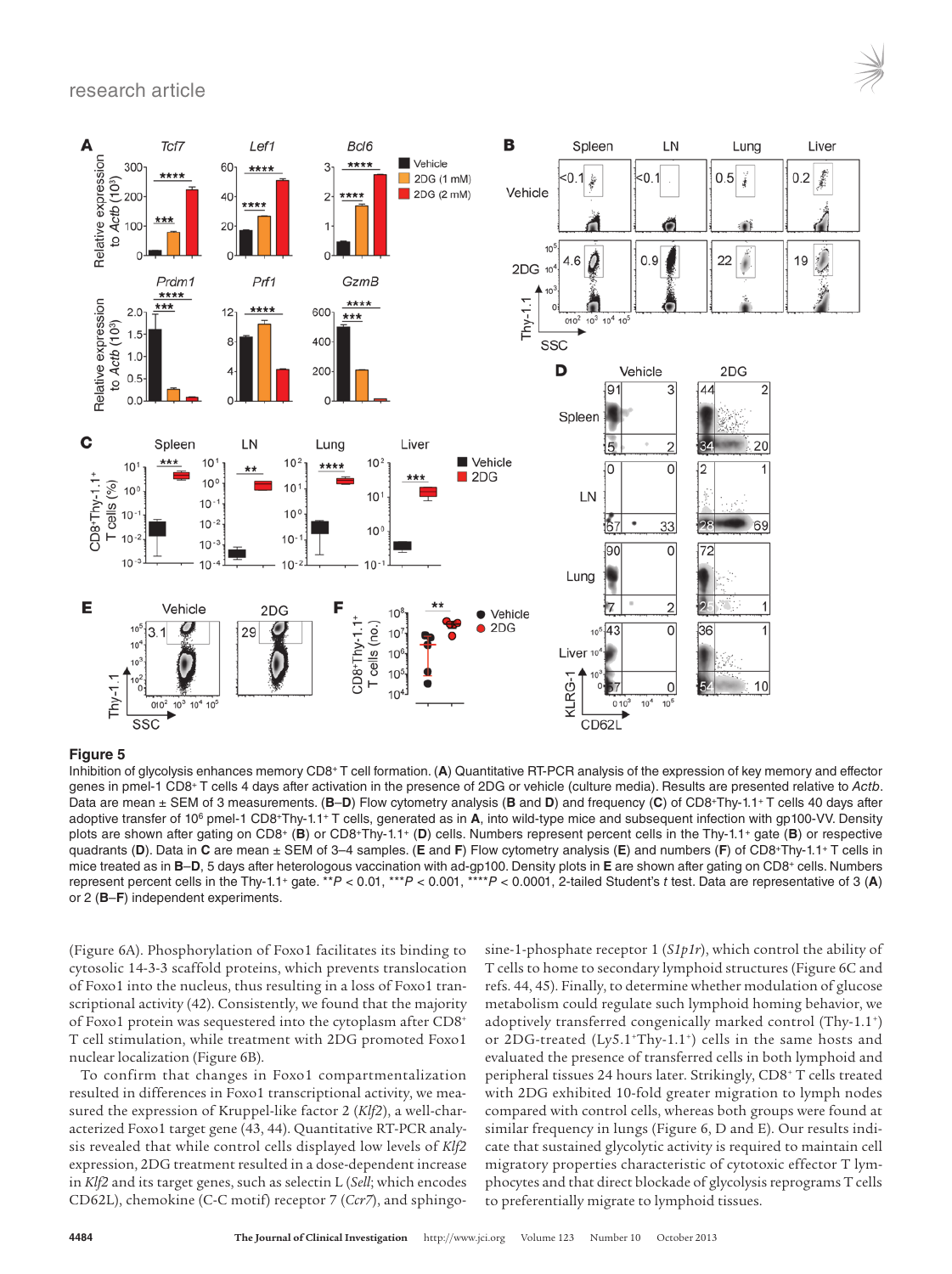



Blockade of glycolysis reprograms CD8+ T cell migration. (**A**) Immunoblot analysis of phosphorylated Foxo1/3a proteins in pmel-1 CD8+ T cells 4 days after activation in the presence of 2DG or vehicle (culture media). Tubulin was used as a loading control. (**B**) Immunoblot analysis of Foxo1 protein in isolated fractions of CD8+ T cells activated for 24 hours in the presence of 2DG or vehicle. β-actin was used as a loading control. (**C**) Quantitative RT-PCR analysis of *Klf2*, *S1p1r*, *Sell*, and *Ccr7* expression in pmel-1 CD8+ T cells as in **A**. Results are presented relative to *Actb*. Data are mean ± SEM of 3 measurements. (**D** and **E**) Flow cytometry analysis (**D**) and Ly5.1+Thy-1.1+/Thy-1.1+ ratio (**E**) of CD8+ T cells in the lymph nodes, spleen, and lungs 24 hours after adoptive transfer of 1:1 mix of 106 Ly5.1+Thy-1.1+ (2DG-treated) and Thy-1.1+ (vehicle) pmel-1 CD8+ T cells into wild-type mice. Flow cytometry in **D** is shown after gating on CD8+ cells. Numbers represent percent cells in the respective quadrants. Data in **E** are mean ± SEM. \*\*\**P* < 0.001, \*\*\*\**P* < 0.0001, 2-tailed Student's *t* test. Data are representative of 3 (**C**) or 2 (**A**, **B**, **D**, and **E**) independent experiments.

*Glycolysis blockade enhances intratumoral T cell responses and augments antitumor functionality*. Studies in both tumor (46, 47) and chronic viral (48) models have demonstrated that CD8+ T cells with the capacity to home to secondary lymph nodes, where they can be effectively stimulated by professional antigen-presenting cells, are more effective in adoptive immunotherapy. Furthermore, the ability of T cells to robustly proliferate and persist in the long term after transfer has been correlated with effective antitumor responses in mice and humans receiving adoptive T cell–based therapies (4, 5, 49–51). Thus, we hypothesized that tumor treatment could be improved by inhibiting glycolytic metabolism in tumor-specific T cells during ex vivo expansion. pmel-1 CD8+ T cells were primed with cognate gp100 peptide antigen, in the presence or absence of 2DG, and adoptively transferred into wild-type mice bearing large vascularized B16 melanoma tumors. At 3 days after transfer, tumor-specific T cells infiltrated the tumor bed at similar levels (Figure 7A), which indicates that inhibition of glycolysis during priming did not affect initial trafficking to tumors. However, with time, 2DG-treated cells more efficiently accumulated within the tumors (Figure 7A). Notably, within the tumors, T cells primed in the presence of 2DG acquired glycolytic ability, as manifested by the high expression of key glycolytic enzymes (Figure 7B). Consistent with a recent report indicating that glycolysis facilitates full effector functions (18), 2DG-treated cells exhibited increased production of IFN-γ and TNF-α compared with control cells after adoptive transfer (Figure 7C). Importantly, in vitro 2DG treatment of pmel-1 CD8+ T cells significantly augmented their in vivo antitumor activity, resulting in improved tumor regression (Figure 7D). Consequently, mice that received 2DG-treated cells exhibited prolonged survival (*P* < 0.01; Figure 7E). Thus, specific inhibition of glycolysis by 2DG in tumor-specific CD8+ T cells promoted the formation of memory CD8+ T cells under physiological conditions and augmented their antitumor function in mice bearing large vascularized tumors.

## **Discussion**

Diverse metabolic changes accompany CD8+ T cell activation (9, 11). For instance, after antigen stimulation, T cells switch to glycolytic metabolism to sustain effector function (18). Metabolic reprogramming to glycolysis, however, has been found to be dispensable for proliferation or survival of T cells in the short term in vitro studies in the presence of alternative fuel (18). Whether specific changes in glucose metabolism can influence long-term survival of activated T cells and their capacity to enter into the memory pool in vivo remains unknown. In this study, we found that graded levels of glycolysis can act as a metabolic rheostat determining the decision between memory and terminal effector differentiation in CD8+ T cells. This conclusion was supported by 3 main lines of evidence. First, activated CD8+ T cells sorted on the basis of intrinsic differences in glucose metabolism experienced a divergent fate in vivo: CD8+ T cells displaying high glycolytic activity tended to be short-lived, whereas cells with

low glycolytic metabolism established memory. Second, enforcing glycolysis by overexpression of Pgam1 severely impaired the ability of CD8+ T cells to persist in the long term and form memory in vivo. Finally, specific inhibition of glycolytic flux using 2DG during T cell priming enhanced the ability of CD8+ T cells to become long-lived memory cells.

The finding that graded levels of glycolytic flux can act as a metabolic rheostat to regulate CD8+ T cell fate determination has parallels in CD4+ T cell biology. High levels of glycolytic activity were found in polarizing conditions that sustain effector differentiation among effector cell subsets, such as Th1, Th2, and Th17, but were not observed during the generation of Tregs, which instead displayed elevated rates of lipid oxidation (37, 38). Accordingly, blockade of glycolysis using 2DG inhibited Th17 differentiation, but surprisingly promoted Treg formation (37).

It has recently been established that the formation of memory CD8+ T cells can be enhanced by augmenting OXPHOS (11). For instance, overexpression of Cpt1a, a rate-limiting enzyme in FAO, increases memory CD8+ T cell numbers (22). It should be pointed out, however, that our results obtained by manipulation of glucose metabolism did not merely result from an enhancement in OXPHOS as a compensatory mechanism in response to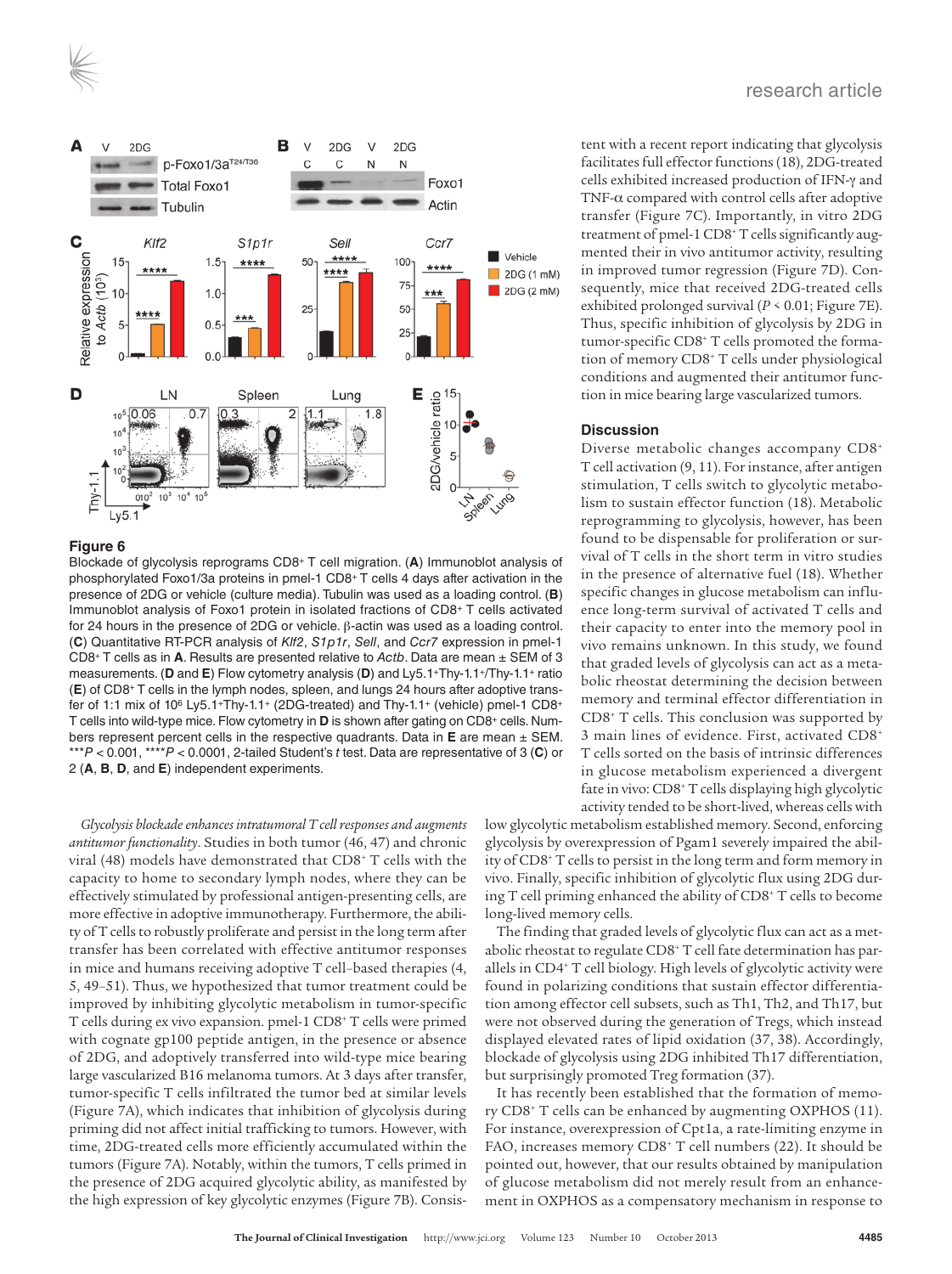## research article



## **Figure 7**

Inhibition of glycolysis during ex vivo expansion enhances the antitumor function of CD8+ T cells. (**A**) Flow cytometry analysis of CD8+ Thy-1.1+ T cells in the tumor at the indicated times after adoptive transfer of 106 pmel-1 CD8+ Thy-1.1+ T cells generated in vitro in the presence of 2DG or vehicle (culture media) into sublethally irradiated B16-tumor bearing mice after gp100-VV vaccination and exogenous IL-2. Numbers represent percent CD8+ Thy-1.1+ cells. (**B**) Quantitative RT-PCR analysis of *Slc2a1* and *Pkm2* expression in pmel-1 CD8+ T cells isolated from tumors 5 days after adoptive transfer as in **A**. Results are presented relative to *Actb*. Data are mean ± SEM of 3 measurements. (**C**) Percent IFN-γ– and TNF-α–producing pmel-1 CD8+ Thy-1.1+ cells isolated from spleens 5 days after adoptive transfer as in **A**. (**D** and **E**) Tumor size (**D**) and survival (**E**) of sublethally irradiated B16 tumor-bearing mice as in **A**. Data are mean ± SEM of 5 samples. \**P* < 0.05, \*\**P* < 0.01, 2-tailed Student's *t* test (**B** and **C**) or log-rank (Mantel-Cox) test (**E**). Data are representative of 2 independent experiments.

glycolytic shutdown, but were likely dependent on enforcement of cellular quiescence secondary to activation of glucose starvation signaling. Indeed, in all experimental settings used in the present studies, activated CD8+ T cells that were prone to form memory exhibited a lower overall bioenergetic profile, characterized not only by reduced levels of ECAR, but also by basal levels of OCR not exceeding those found in highly glycolytic cells.

Consistent with this view, we found that inhibition of glycolysis using 2DG was associated with increased activity of AMPK, an evolutionarily conserved protein kinase that enforces quiescence to limit energy demands in response to energy stress (9). Recently, AMPK has emerged as a key regulator of memory CD8+ T cell formation. For example, AMPKα1-deficient T cells were found to have profound defects in their ability to generate memory CD8<sup>+</sup> T cell responses during *Listeria monocytogenes* infection (39), whereas pharmacologic activation of AMPK with metformin resulted in enhanced CD8+ T cell memory (21).

The levels of glycolytic flux appeared to be tightly linked to transcriptional programs regulating CD8<sup>+</sup> T cell differentiation. Low levels of glycolysis were associated with high expression of transcription factors that promote CD8+ T cell memory, such as *Tcf7*, *Lef1*, and *Bcl6*, as well as increased activity of Foxo1, a key transcription factor that regulates memory T cell differentiation and the adoptive immunotherapy have the pitfall of driving cells toward terminal differentiation and senescence (52, 53). We found that inhibition of glycolysis limited the detrimental influence of ex vivo expansion on T cell differentiation, resulting in the generation of antitumor cells with improved fitness. T cells primed in the presence of 2DG accumulated at higher numbers in tumor deposits and displayed increased proliferative potential and effector function, as measured by enhanced tumor destruction. These findings have important implications for the design of both T cell–based therapies and vaccines for the prevention and treatment of cancer and infectious diseases, since they indicate that pharmacological targeting of metabolic pathways during T cell priming can promote the generation of long-lived CD8+ T cell immunity. To this end, reagents that are currently under evaluation in clinical trials because of their direct negative impact on glycolytic tumor cells, including 2DG, might be repurposed to enhance the formation of CD8+ T cell memory (54). Thus, modulation of the metabolism of the antitumor T cell response could be an important addition to the immunotherapist's armamentarium.

## **Methods**

*Mice and tumor lines*. pmel-1 Thy-1.1 (B6.Cg-Thy-1a/Cy Tg [TcraTcrb] 8Rest/J) and C57BL/6 mice were obtained from the Jackson Laboratory. We crossed

migratory pattern characteristic of Tcms. Conversely, high glycolytic flux was accompanied by upregulation of transcription factors that regulate terminal effector differentiation, such as Blimp-1, and increased expression of components of the effector machinery, including *Prf1* and *Gzmb*. Our results are consistent with a model whereby elevated glucose metabolism is used by the cell to sustain a global program of effector differentiation that is antagonistic to the molecular circuit regulating memory differentiation.

Whether glucose metabolism directly or indirectly regulates distinct transcriptional factors of Teff versus memory T cell lineages needs further investigation. A recent study from Pearce's group, however, has provided new insights on how metabolic enzymes can directly influence transcription (18). The authors found that the glycolytic enzyme glyceraldehyde-3-phosphate dehydrogenase can bind to the adenylate uridylate– rich elements in the 3′-UTRs of IFN-γ, limiting its translation.

In the current study, we also addressed the metabolic qualities associated with increased effectiveness of adoptively transferred antitumor T cells. Current methods used to produce T cells for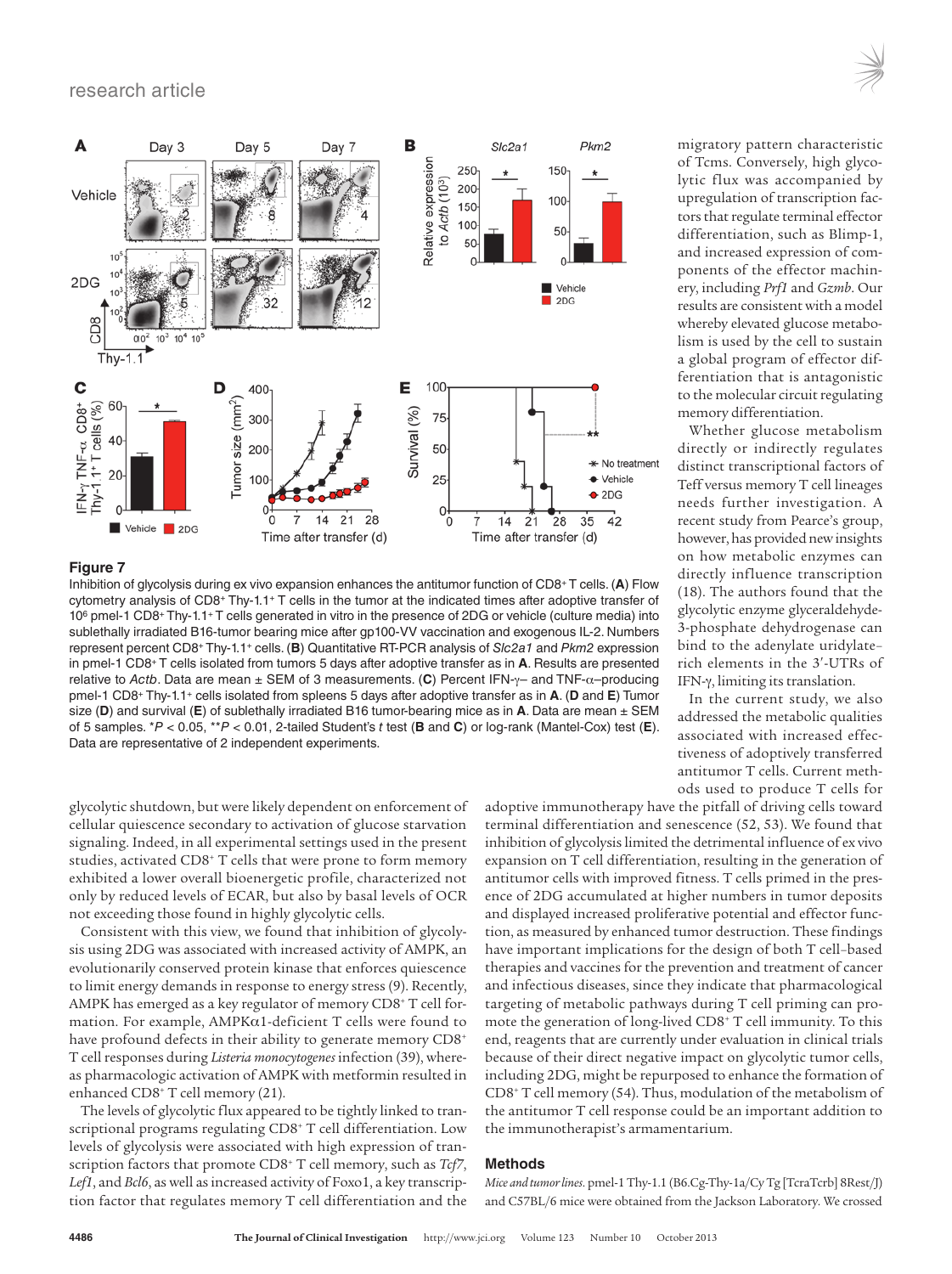pmel-1 with Ly5.1 mice (B6.SJL-Ptprc<sup>a</sup> Pepc<sup>b</sup>/BoyJ) to obtain pmel-1 Ly5.1 mice. B16 (H-2Db), a gp100<sup>+</sup> murine melanoma, was obtained from the National Cancer Institute Tumor Repository and maintained in culture media as previously described (4).

*In vitro activation of T cells*. CD8+ T cells from pmel-1 mice were stimulated in vitro with 1 μM hgp100<sub>25-33</sub> peptide or plate-bound anti-CD3 (2 μg/ml; 145-2C11; BD Biosciences) and soluble anti-CD28 (1 μg/ml; 37.5 l; BD Biosciences) and expanded in culture medium containing 10 ng·ml<sup>-1</sup> IL-2 (Chiron) for 4 days. T cells were incubated with 2DG (Sigma-Aldrich) or vehicle (culture media) at indicated doses in the main text and figure legends. CD8+ T cells from C57BL/6 mice were stimulated using plate bound anti-CD3 and soluble anti-CD28 and expanded in culture medium containing 10 ng·ml<sup>-1</sup> IL-2 (Chiron) for 4 days.

*Adoptive cell transfer, infection, recall response, and tumor experiments*. Adoptive transfer of purified CD8<sup>+</sup> T cells and infection with gp100-VV were performed as previously described (4). Recall response experiments were performed 30 days after primary infection with gp100-VV by rechallenging mice with 10<sup>8</sup> pfu ad-gp100. Tumor experiments were performed using 10<sup>6</sup> activated pmel-1 Thy-1.1 CD8+ T cells as previously described (4).

*Cell proliferation assay*. We labeled pmel-1 splenocytes with 5 μM Cell proliferation dye eFluor670 (eBioscience), stimulated in vitro with 1 μM hgp10025–33 peptide, and expanded in culture medium containing 10 ng•ml–1 IL-2 for 4 days. Dilution of Cell proliferation dye was then evaluated by flow cytometry.

*Antibodies, flow cytometry, and cell sorting*. Mouse antibodies specific for anti-CD8α (53-6.7), anti–Thy-1.1 (OX-7), anti-CD44 (IM7), anti-CD62L (MEL-14), anti-CD25 (PC61), anti-CD27 (LG.3A10), anti–IFN-γ (554413), anti–TNF-α (MP6-XT22), and anti–KLRG-1 (2F1) were from BD Biosciences. Mouse antibody specific for anti-CD69 (H1.2F3) was from eBioscience. FACS Canto I or FACS Canto II (BD Biosciences) was used for flow cytometry acquisition. Samples were analyzed with FlowJo software (Tree-Star). Cells were sorted on the basis of 2-NBDG levels with a FACS Aria instrument (BD Biosciences).

*OCR and ECAR*. OCR and ECAR were measured at 37°C using an XF24 extracellular analyzer (Seahorse Bioscience) as previously described (22). Briefly, cells were initially plated to unbuffered DMEM (DMEM with 25 mM glucose as indicated, 1 mM sodium pyruvate, 32 mM NaCl, 2 mM GlutaMax, pH 7.4) and incubated in a non- $CO<sub>2</sub>$  incubator for 30 minutes at 37°C. ECAR and OCR were calculated using Seahorse XF-24 proprietary software. In experiments evaluating the acute response to glucose supplementation, we used media with 0 mM glucose and add 25 mM glucose at the indicated time point through the injection port.

*Real-time RT-PCR*. We isolated RNA with the RNeasy mini kit (Qiagen) and generated cDNA by reverse transcription (Applied Biosystems). Realtime RT-PCR was performed for all genes with primers from Applied Biosystems by Prism 7900HT (Applied Biosystems). Gene expression was calculated relative to *Actb*.

*Retroviral vector construction and virus production*. Pgam1 cDNA sequence was cloned into retroviral MSCV vector that has GFP as a reporter gene (Addgene 9044). Platinum Eco cell lines (Cell Biolabs) were used for gamma retroviral production by transfection with DNA plasmids through the use of Lipofectamine 2000 (Invitrogen), and virus was collected 48 hours after transfection.

*In vitro transduction of CD8+ T cells*. Mouse CD8+ T cells were separated from non-CD8+ T cells with a MACS negative selection kit (Miltenyi Biotech) and activated on plates coated with anti-CD3 (2 μg/ml; 145- 2C11; BD Biosciences) and soluble anti-CD28 (1 μg/ml; 37.5l; BD Biosciences) in cell culture media containing IL-2 (10 ng/ml; Chiron). Virus were "spin-inoculated" at 2,000 *g* for 2 hours at 32°C onto plates coated with retronectin (Takara). CD8<sup>+</sup> T cells were activated for 24 hours

and transduced as previously described (33). 72 hours after retroviral transduction, GFP<sup>+</sup> cells were sorted with a flow cytometer and used for adoptive transfer experiments.

*Immunoblot analysis*. Western blot analysis was performed using standard protocols. Proteins were separated by 4%–12% SDS-PAGE, followed by standard immunoblot analysis using anti–Hif1-α (R&D Biosciences), Hk2, p-AMPK, p-Foxo1/3a, total Foxo1, tubulin, and anti–β-actin (Cell Signalling). A 1:1,000 dilution was used for all antibodies.

*Cell fractionation and protein analysis*. Cytosolic and nuclear fractionation to study the subcellular distribution of Foxo1 were performed as described previously (55).

*Enumeration of adoptively transferred cells*. We euthanized mice at the indicated time points after infection. Splenocytes were enumerated by trypan blue exclusion. The frequency of transferred T cells was determined by measuring CD8 and Thy-1.1 or GFP with flow cytometry. The absolute number of pmel-1 cells was calculated by multiplying the total cell count by the percent CD8+Thy-1.1+.

*Metabolomics*. Using a flow cytometer, we purified Tns (CD8+CD44– CD62L+) and Teffs (CD8+CD44+CD62L–) generated after priming pmel-1 CD8+ T cells with hgp10025–33 peptide for 5 days. 6 biological replicates of Tns and Teffs were analyzed. Samples were split for separate analysis on GC/MS and LC/MS/MS platforms (see Supplemental Methods).

*Glucose uptake assays.*  $2 \times 10^6$  CD8<sup>+</sup> T cells were incubated for 10 minutes in 500 μl glucose-free media. 500 μl glucose-free media containing 1 μCi/ml [<sup>3</sup>H] 2DG (Perkin Elmer) was then added, and cells were incubated for a further 20 minutes. Cells were pelleted, washed in PBS, and then lysed in water. Lysate 3H content was then measured via liquid scintillation counting. For flow cytometry–based glucose uptake assays, we incubated CD8<sup>+</sup> T cells with 100 μM 2-NBDG (Invitrogen) for 2 hours before measuring fluorescence by flow cytometry.

*Statistics*. Data sets were compared using 1- or 2-tailed unpaired Student's *t* test. A log-rank test was used for analysis of survival curves. For all analyses, a *P* value less than 0.05 was considered statistically significant.

*Study approval*. All animal experiments were conducted with the approval of the National Cancer Institute Animal Use and Care Committee (protocol SB-126).

## **Acknowledgments**

This research was supported by the Intramural Research Program of the NIH, National Cancer Institute, Center for Cancer Research. The authors thank N. Acquavella, D. Clever, E. Tran, and M. Rao for critical review of the manuscript; A. Mixon, S. Farid, and G. Wiegand of the Flow Cytometry Unit for help with cell sorting; and D. Goldstein and M. Malik for catalyzing interactions with Metabolon. We sincerely thank Steven A. Rosenberg for his continuous support.

Received for publication February 27, 2013, and accepted in revised form July 24, 2013.

Address correspondence to: Madhusudhanan Sukumar, Center for Cancer Research, Surgery Branch, National Cancer Institute, NIH, Clinical Research Center, Room 3W-5816, Bethesda, Maryland 20892, USA. Phone: 301.451.0235; Fax: 301.451.6949; E-mail: sukumarm2@mail.nih.gov. Or to: Luca Gattinoni, Center for Cancer Research, Experimental Transplantation and Immunology Branch, National Cancer Institute, NIH, Clinical Research Center, Room 3E-3150, Bethesda, Maryland 20892, USA. Phone: 301.451.6914; Fax: 301.480.4354; E-mail: gattinol@ mail.nih.gov.